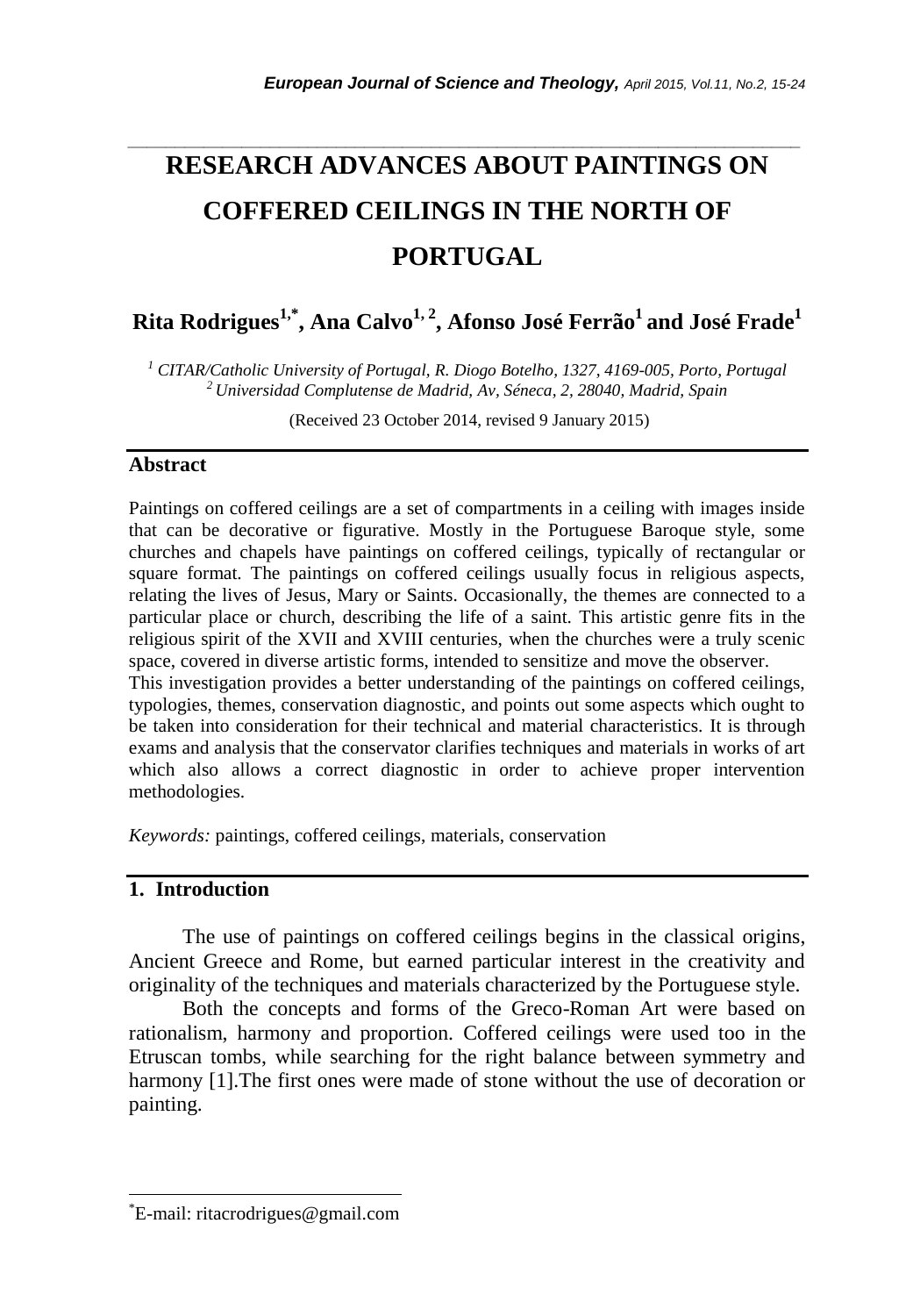Afterwards, with the Renaissance Art, a period of rediscovery and revaluation of the cultural classical values arouse. These elements reflect the influence of Greco-Roman Art, both in architecture as in painting and sculpture which is common in the Baroque Art, although with a different structure.

This form of artwork spread from north to south of Portugal since the end of the XVI century to as late as the beginning of the XIX century.

In the mid-XVIII century, the decoration on coffered ceilings reached its peak. It can be found in palaces and domestic buildings, churches and chapels, representing situations of ornamental, allegorical character or, more commonly, religious scenes. Besides the intrinsic decorative function, the cycles of paintings on coffered ceilings have a catechetical function, conveying a visual message to believers and also seeking a decrease in the illiteracy that marked that period. This painting genre emerges in times of serious illiteracy, using the pictures as illustrative books with an educational purpose. In the Mannerist period, and until the end of the Baroque, images were seen as the 'Bible of the illiterate'. The paintings were a primary instrument of the Counter-Reformer in propagating the Catholic faith. Thus, these paintings of sacred ceilings of churches, obey the widespread thought of the Baroque art in which Heaven comes down to Earth, showing images to believers. For example, in the interior of the Carvalhal's Church, the symmetry and the alignment of the coffered ceilings gives a sensation of continuity, converting all perspective to the altar (Figure 1).



**Figure 1**. Interior of the Carvalhal's Church, in Guarda.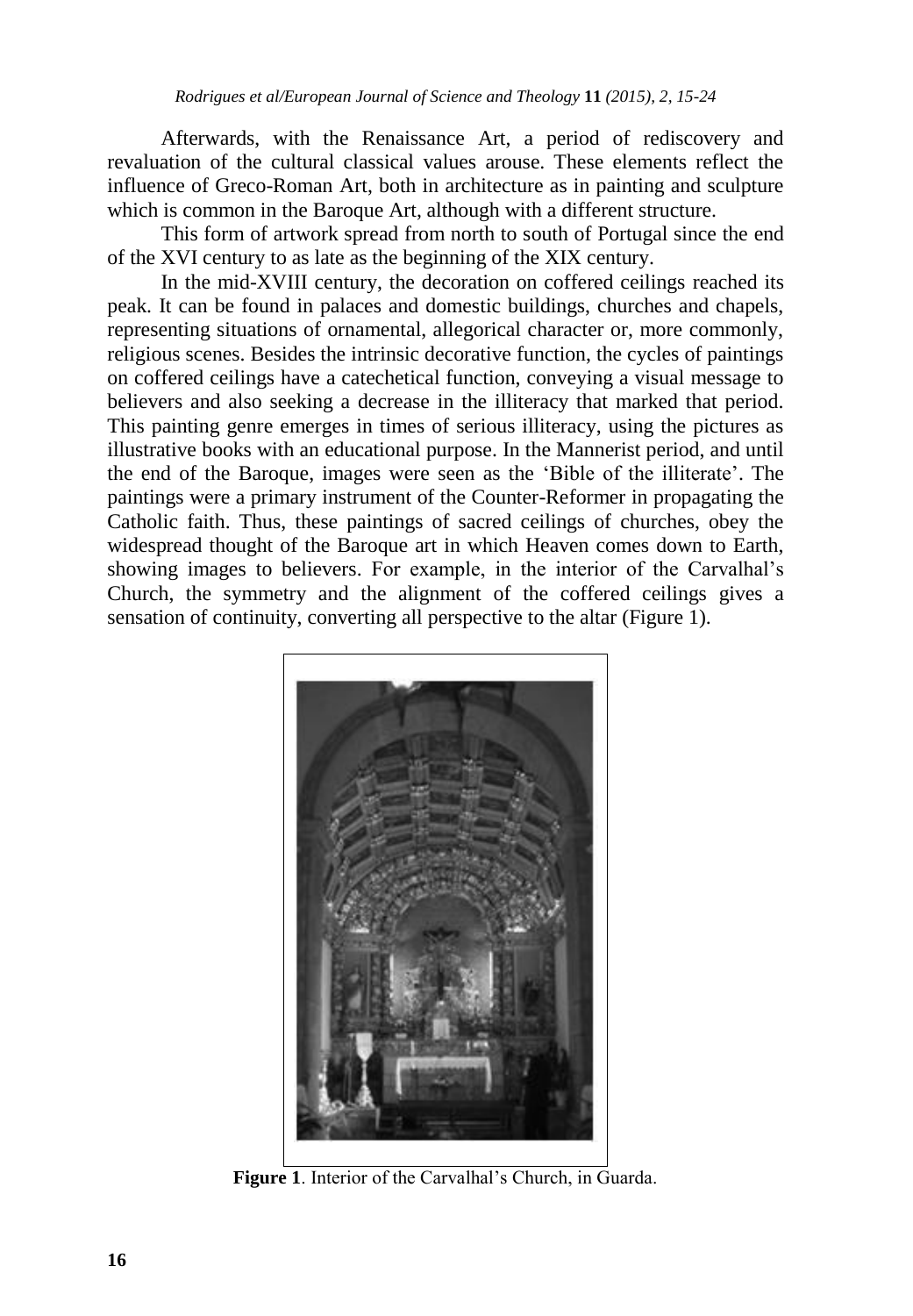The Council of Trent (*Concilium Tridentinum*) reorganized the Church, which became more rigid but also more cohesive, endowing with greater critical spirit, forbidding heretics or the impure aspects that could suggest misinterpretation on the part of the believer or evoke questions. The first half of the XVII century reflects this, trying to present religious themes more objectively.

They blend seamlessly in the baroque spirit of this period, in which the churches were a true theatrical space lined with different artistic forms like altarpieces, tiles, pulpits and numerous sculptures. All of this reflects the true essence of this style, trying to raise awareness and move the observer. The main purpose of this research is to clarify issues related to the paintings on coffered ceilings from several perspectives, such as historical places, themes, forms, materials and techniques, and their relation to conservation.

By identifying the causes of conservation problems, it is possible to improve, not only the methods for the maintenance of coffered paintings, but also the techniques of conservation and restoration.

# **2. Work methodology**

An exhaustive research was made on large number of coffered ceilings, and a database was developed with locations, themes, shapes, types of ceilings, materials and techniques of execution. Then, the most interesting paintings for tests and scientific analysis were selected. The working methodology was based on the visual observation of the paintings, on the information gathered from the available documentation on the subject and also on the results obtained from several scientific analyses, such as infrared photography, ultraviolet fluorescence photography, energy dispersive X-ray fluorescence spectrometry (EDXRF) or cross-section examination of samples collected from the paintings using optical microscopy. Microchemical and staining tests were also performed for the identification of pigments and binders as well as Fourier transform infrared microspectroscopy (micro-FTIR analyses).

EDXRF analyses and photography techniques using ultraviolet and infrared lights were done only in some paintings to characterize pigments, varnish types and preparatory under drawings, because of the access difficulties to the paintings, which are, generally, displayed at 5-9 meters high. The microchemical tests and spectroscopic analyses were relevant as they brought new information of techniques and materials employed in this artistic style.

# **3. Case studies**

The research focuses mainly on the north of the country, where paintings on coffered ceilings proliferated with greater intensity. Some ceilings are copies of others and the similarities are very present, especially when painted by artistic groups. The districts analysed in the present investigation are: Bragança, Vila Real, Porto, Braga and Viana do Castelo.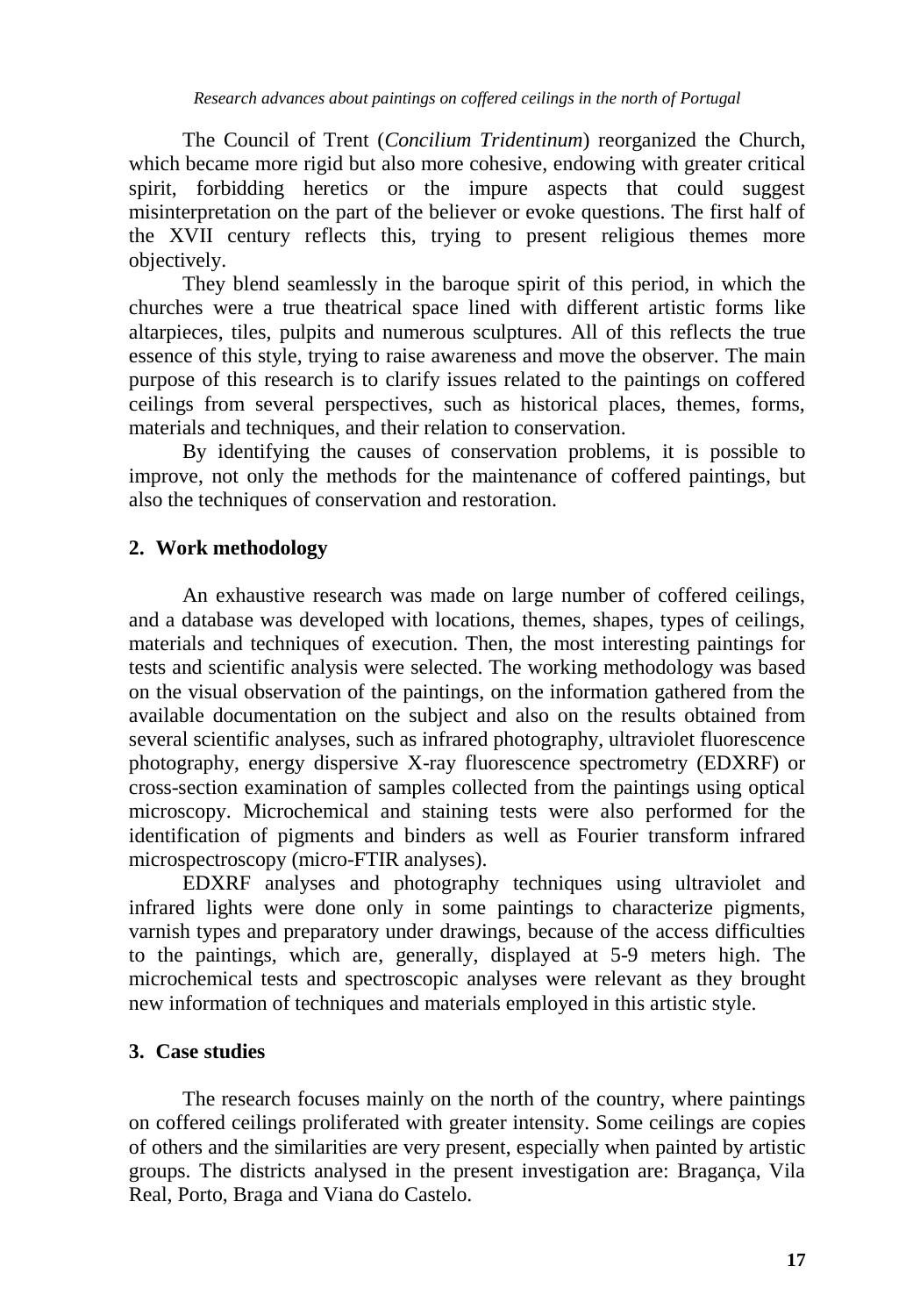Most of the studied paintings have the authorship of several painters (i.e. artistic groups). In the district of Bragança, for instance, many churches and chapels were found, lined with paintings on coffered ceilings with similarities to each other, regarding both theme and compositions, but also the shape of the ceilings.

It was noticed that there had been several artistic groups responsible for implementing the ceilings. However, the presence of the painter Damião Bustamante was prevalent mostly in places like: Miranda do Douro, Mirandela, Bragança and Macedo de Cavaleiros. Damião Bustamante was a Spanish painter who settled in the north of Portugal and worked in numerous churches along with his son, João António Rodrigues Bustamante, whose job was to gild. It is very likely they had an artistic group accompanying them in the carpentry works and paintings, due to the large number of paintings of some churches, like the Sacristy of Outeiroin Bragança with a total of 88 paintings both on walls and ceiling [2].

#### **4. Results and discussion**

# *4.1. Paintings themes: decorative or figurative*

For better comprehension of the themes of this type of paintings it is important to understand the relationship between the paintings and the church or chapel, but also other conditions such as the context of the artistic creation, their location or the monument's typology.

With this, a duality of themes of coffered ceilings in the north of Portugal was outlined: decorative and figurative. However, in some ceilings it is possible to see a combination of these two typologies.

To understand the distribution of the coffered ceilings in Portugal, an exhaustive inventory was made which led to the creation of a map with all the locations and identifications of its main themes (Figure 2).

Regarding the decorative typology, many floral ornaments were found in sacristies' ceilings and naves of churches, from north to south of the country.

Paintings on coffered ceilings with floral ornaments, volutes and turns are less common. The ceiling of the *Saint António of Capuchos* Convent's sacristy in the city of Guimarães is an excellent example of this typology. This division has a coffered ceiling with phytomorphic decorations in shades of white, green and gold. It is decorated with thin red line plant forms painted on a white background. The marbled frames contrast with the white background of the paintings. In some ceilings, these elements are combined with sacred themes, usually portraits of apostles and saints or catholic symbols, as seen in the ceiling of the *Saint Apolinário Church's* sacristy, in Urros, Torre de Moncorvo.

Another example of the decorative typology can be seen in the main Church of *Arcos de Valdevez*, in Viana do Castelo*.* The ornamental paintings are located on the coffered ceiling in the side-chapel of the *Virgin of Our Lady of*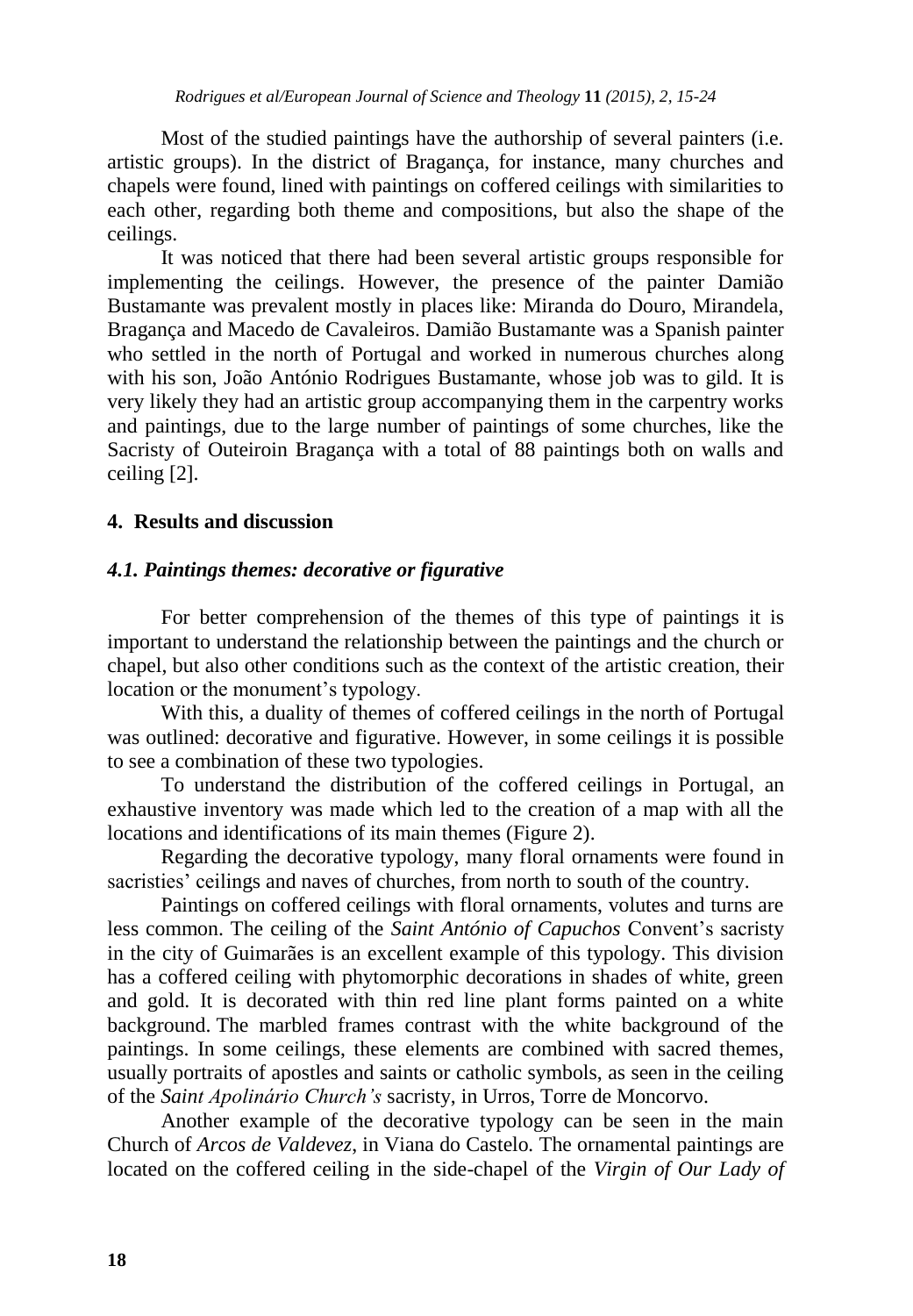*Sorrows.* Wood original paintings were found hidden under these easel paintings.



**Figure 2.** Map of the north of Portugal with the location of the coffered ceilings: **▲** figurative paintings, **■** decorative paintings, **●** combination of both themes, the letters – represent the districts.

Regarding the figurative typology, the paintings with representation of images were grouped into four distinct categories according to their themes:

- 1) figurative paintings with only one saint or figure,
- 2) paintings of historical episodes,
- 3) themes of either symbolical or allegorical paintings,
- 4) paintings of profane themes.

The first theme (figurative paintings with only one saint or figure) is the most popular and it was usually used in the sacristies or naves of churches. The paintings are mainly half-body portraits and rarely full-body representations. The style of the compositions is simple, without motion, due to its static characteristics. This figures, generally saints or apostles, are represented accompanied by their representative element. Hence, these images with attributes are a consistent communication of Faith and Devotion. Either behind the figures or in their hands objects can be seen in order to help identifying them.

The distribution of the figures usually depends on images present in the iconographic scheme of the ceiling. The first paintings are the most important, usually representations of Virgin or Christ. Apostles or other saints can be found in the back of some paintings.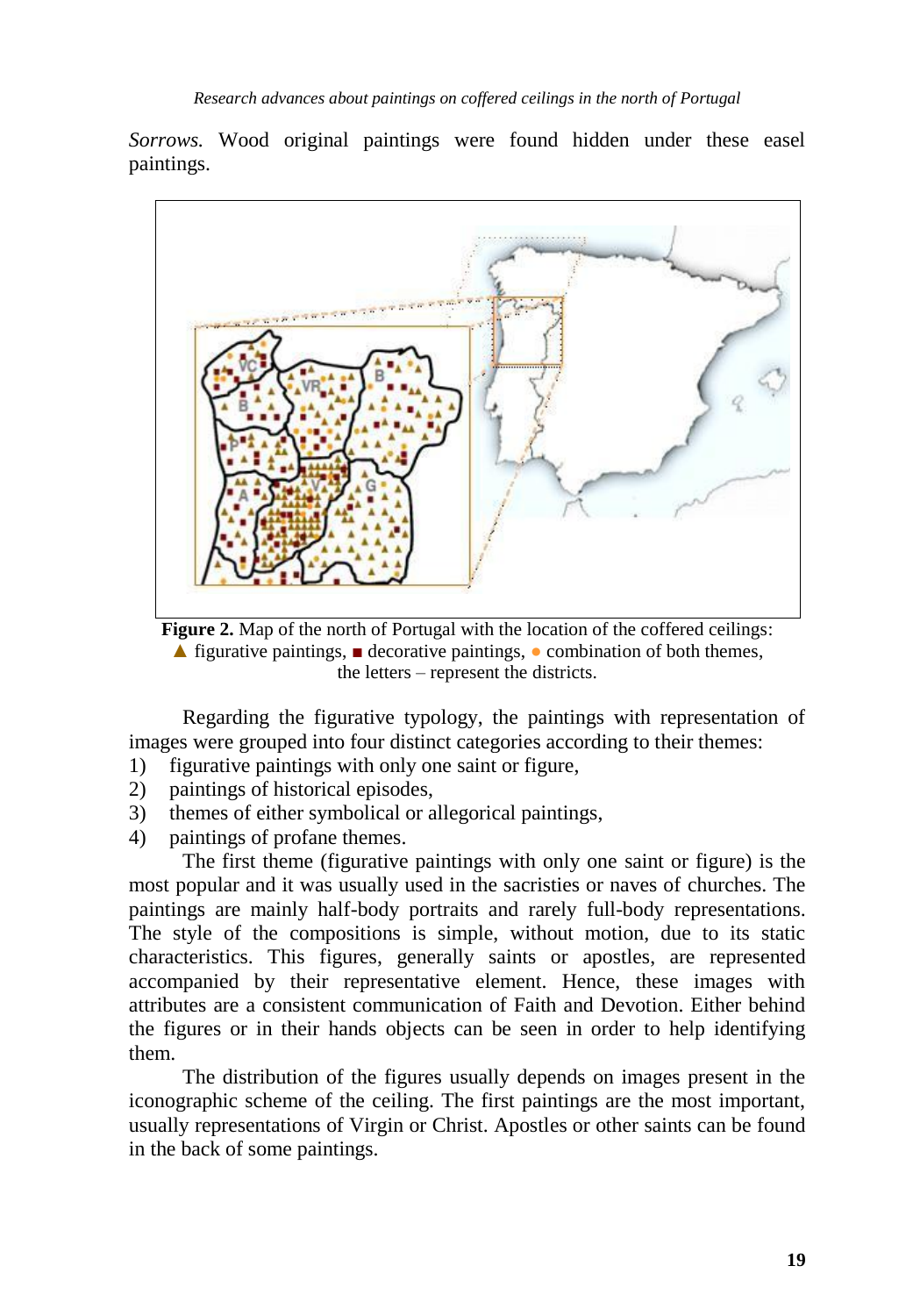The second theme (paintings of historical episodes) is normally arranged by cycles mainly in the naves of the churches' ceilings because they allow a better distribution of the scenes. The most common themes are the story of the life of Christ, scenes from the Bible and the lives of saints composing hagiographic narratives.

The ceiling of the *Salvador Convent's* nave*,* in Braga, consists of forty paintings in the late mannerist style [3], picturing the lives of Christ and Saint John The Baptist, and may well be one of the first ones ever made in the country (Figure 3).



**Figure 3.** The paintings on coffered ceilings in the Salvador Convent's nave*,* in Braga. Photography by Luis Ribeiro/QREN.

The third theme (themes of either symbolical or allegorical paintings) is not often used in paintings on coffered ceilings especially when isolated, in other words, in only one painting. Regarding the symbolical theme it can be divided into three types: isolated, with phytomorphic motives and symbolical with narrative pictures. The ceiling in the nave of the *Custóias's Church* is an example of an isolated symbolical theme.

The fourth theme (paintings of profane themes) regards all the paintings that represent historical figures, popular motives or other forms, usually in domestic or civil buildings. Coffered ceilings were also used on palaces in the XVIII century. For instance, the Ducal Palace of Vila Viçosa includes two spaces: the Duke's Room and the Virtue's Room, representing the glorification and the exaltation of the nobility.

# *4.2. Materials and techniques of paintings on coffered ceilings*

The paintings on coffered ceilings have different support materials: wood, canvas and stone. The most common material used for both the support of the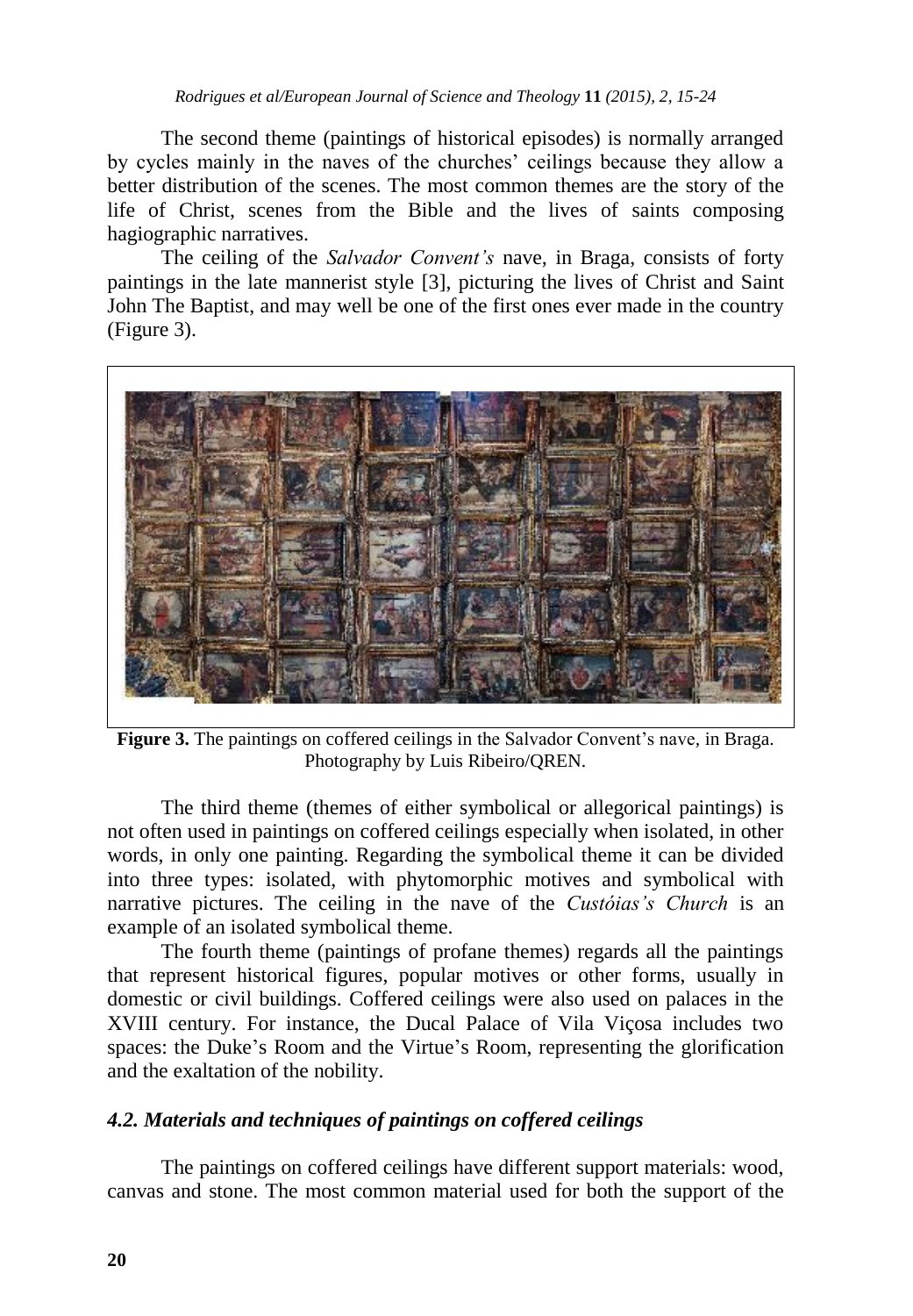coffered paintings and the structures is wood. The internal structure of the ceilings is usually made of metal beams supported by stone foundations.

Good examples of support diversification are: the ceiling of the *Salvador's Convent* in Braga (Figure 3) which is composed of paintings whose support is wood; in Porto, in one of the rooms of the *Porto Cathedral*, the coffered paintings are painted on canvas. Less often stone was used as a support and a good example are the paintings of the *Santa Barbara's Chapel* in Felgar, Torre de Moncorvo.

Depending on their format, there are three typologies of ceilings: rectangular, octagonal or polygonal. The rectangular ones are more frequent.

The materials and techniques used in coffered ceilings paintings may vary, depending on the client, the artist, the model used and also the types of materials most abundant in the region. There is still a lot to study and many doubts to be clarified as the paintings on coffered ceilings can be either of authorship or made by artistic groups.

The brushstroke technique should be understood according to the purpose of the paintings, because, in addition to the decorative function, it has a strong means to catechizing. It was found that it was common to use a base, *imprimitura*, in many ceilings in order to assist the composition.

Underdrawings, scientific characteristics of pigments and varnishes and some restorations were found during the investigation (Figure 4).On the ceiling of the side chapel in the *Arcos de Valdevez's Church* the existence of an artistic renewal in which a canvas painting was put over the original support was found, which is composed of several planks of wood, at least five. The well-defined shapes of the original decorative features may indicate the use of decal techniques.



**Figure 4.** Chapel of the church of Arcos de Valdevez's: the canvas painting was put over the original support.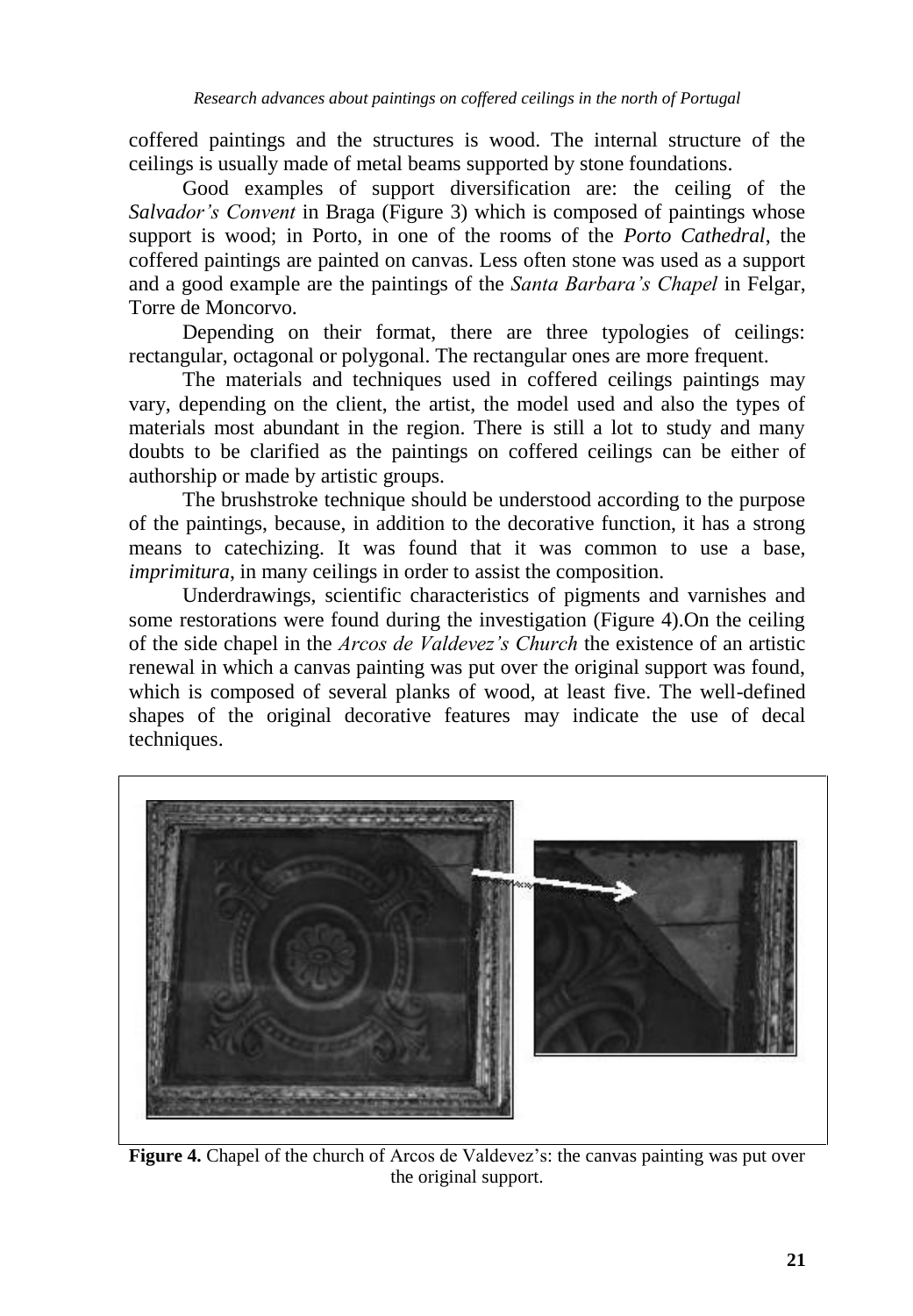In the *Porto Cathedral*, a coffered ceiling is distinguished in one of the rooms. This ceiling, commissioned directly to the artist, is one of the most interesting examples of authorship due to its octagonal shape. The paintings inserted into the coffered ceiling belongs to Giovani Battista Maria Melchior Pachini, an Italian artist who has painted fifteen canvas inspired by Cesare Ripa iconology between August 1719 and March 1720. The carpentry work that sustains the ceiling paintings was done by Salvador Martins a year earlier [4]. The Roman painter Giovanni Battista Pachini went to Porto, where he worked as a painter, probably in 1709 and died in 1740. Pachini also restored some paintings, among which stands out the work on paintings of the Chapel of Our Lady of Agonia, whose restoration dates the year 1727 [5].

The coffered ceiling paintings ordered to artistic groups are usually very big and cover entire naves of churches. The nave of the church of the *Old Salvador's Convent* (Figure 3) is a prime example, probably one of the first to be made in Portugal.

The nave is covered by a barrel vault, which adjusts the magnificent ceiling covered by a set of hagiographic paintings, forming forty coffered late-Mannerist style wood paintings. This entire framework has an admirable size, about 17.20 m long by 8.60 m wide and more than 9 m high. The oil paintings on the wooden ceiling of the church of the former monastery, according to historian Vitor Serrão, should be accredit to the artistic group formed by Domingos Lourenço Pardo, Manuel Machado de Sousa, Luís de Abreu, Manuel Lopes and Pantaleão Lopes, and were hypothetically executed between 1622 and 1623 [3, p. 306; 6].

The paintings represent scenes from the lives of Christ and saints, based possibly on the works of engravers such as Cornelius Cort, Adriaen Collaertor Jan Sadeler, but still deserving future iconographic studies. The entire scenography framework is relevant in iconological and iconographic terms. At that time, the circulation of engravings and prints was eased to artists, so that they could know the new artistic and iconographic trends. This set of coffered paintings defines the beginning of the XVII century, season where this type of ceiling started to be used with both catechizing and decorative character motives.

Inside the Chapel of Santa Bárbara there is a granite ceiling on coffered ceilings, containing twelve paintings representing passages of her life and martyrdom. They date back to 1754 and the artist may have used *Flos Sanctorum* as a source of inspiration, which tells the story of the life of Santa Bárbara, as represented on the paintings on the ceiling. The paintings are arranged and numbered according to some of the major passages of her life. The numbers were painted in white on each painting allowing viewers to follow the right order, as well as the date. It is supposed that these may have been ordered during the construction of the chapel, so that the work could be completed simultaneously.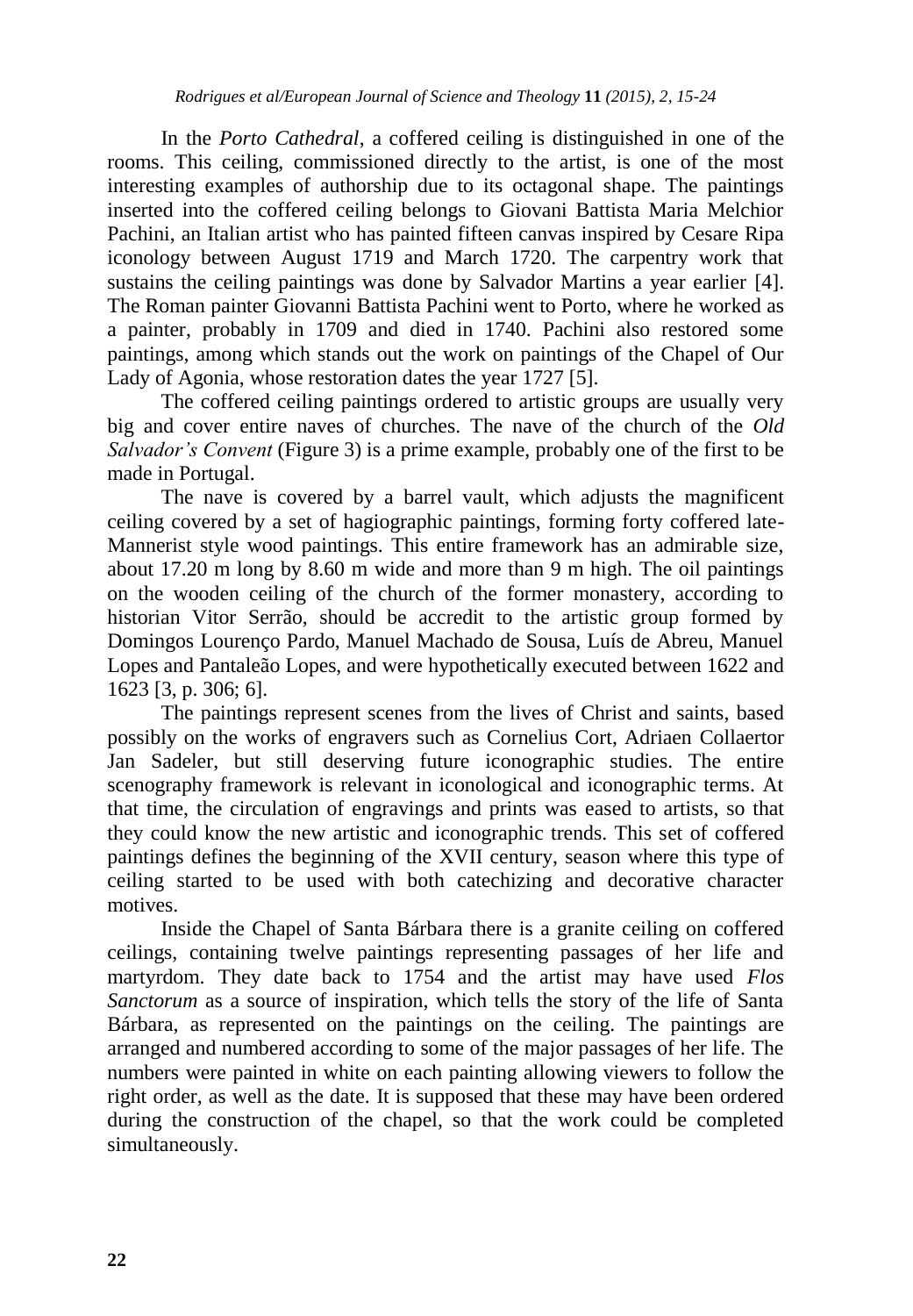The worship of Santa Bárbara spread in Felgar, Torre de Moncorvo, because this was a little town of miners and blacksmiths, which explains, partially, why the Chapel was built on a place of residual ironworks.

The paintings represented in the coffered ceiling are probably a unique example in Portugal of a full and detailed historian cycle of the life and martyrdom of Santa Bárbara. Monitoring through the images on the ceiling eased the believer to understand the life of the Saint. It is important to remember that in the XVIII century masses were given in Latin, with the aggravating circumstance of high illiteracy prevalent at the time, especially in the interior region.

# **5. Conclusions**

The paintings on coffered ceilings are very rich historical and iconographic sources. They are based on specific characteristic themes of easel paintings, however differing slightly in some forms and models.

The database created was fundamental for the investigation. It is the result of an exhaustive research about paintings on coffered ceilings in the north of Portugal providing a better organization of many topics and consequently allowing paintings to be categorized, for example, by themes, materials and techniques.

The typology of paintings on coffered ceilings in the north of Portugal can be decorative or figurative. However, there are multiple themes inside these categories.

Regarding materials and techniques, several cases of study show that the presence of an initial pictorial layer similar to preparation, *imprimitura*, is crucial in this type of paintings because it allowed artists to give an overall tone. Only by knowing the characteristic of techniques and materials is it possible for conservation science to evolve and find appropriate forms of treatment according to criteria of compatibility and stability.

#### **Acknowledgment**

The investigation was supported by an FCT grant (SFRH/BD/69792/2010) for the first author's PhD research '*Paintings in coffered ceilings in the north of Portugal - XVII and XVIII century - materials, techniques and conservation'* and the research project: '*Materials and painting techniques of painters from north of Portugal*' through CITAR (Research Centre for Science and Technology in Art) within the scope of the National Strategic Reference Framework (NSRF/QREN), through the North Portugal Regional Operational Programme, Priority Area III: Environmental and Territorial Enhancement and Improvement (Cultural Heritage). To CITAR for all the support for the presentation of the paper proposed. To all priests and ecclesiastics of the chapels and churches involved in the investigation. Also, to